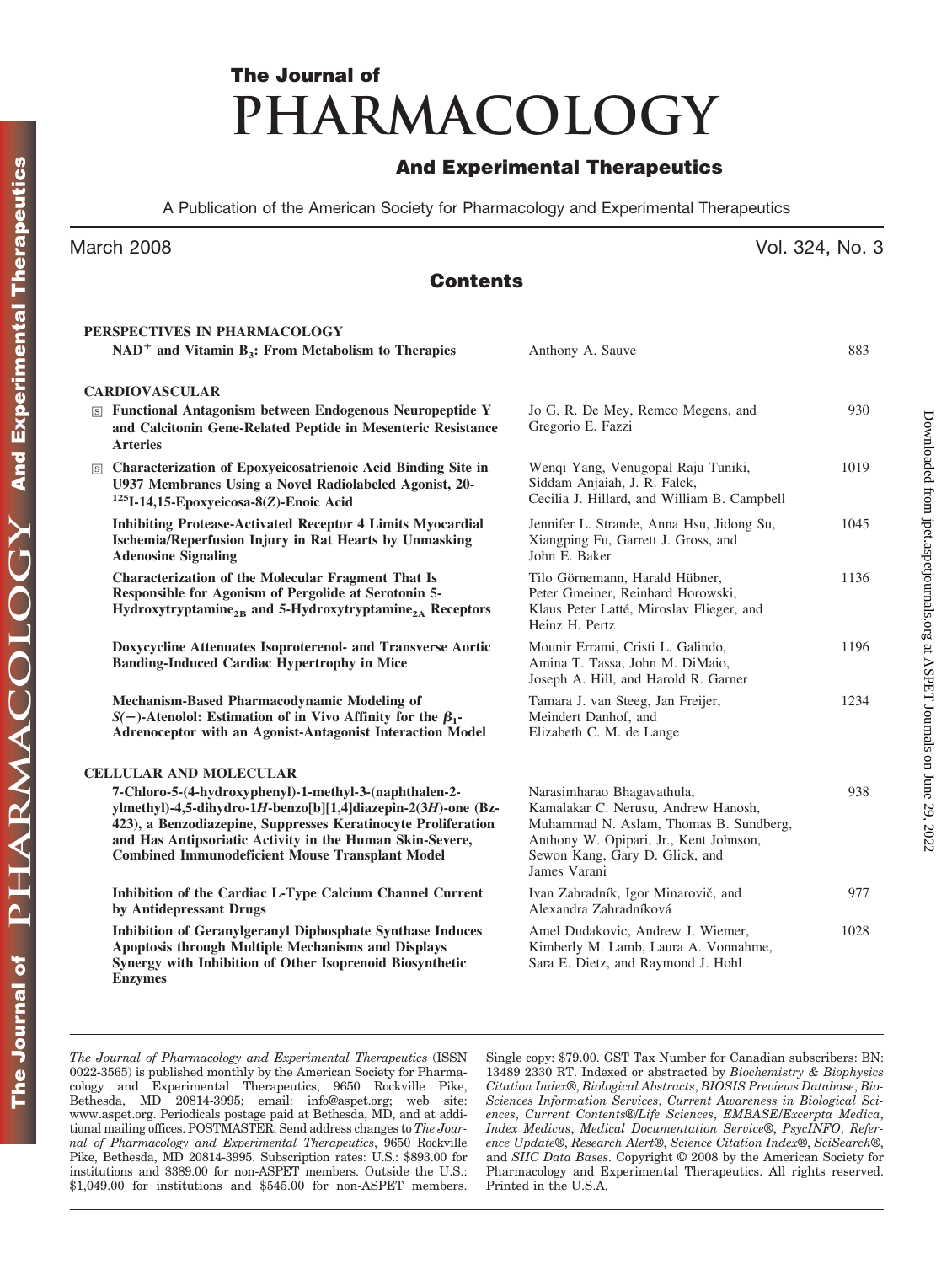| Involvement of $P2Y_1$ and $P2Y_{11}$ Purinoceptors in<br>Parasympathetic Inhibition of Colonic Smooth Muscle                                                                                                                             | Brian F. King and<br>Andrea Townsend-Nicholson                                                                                                                                                                                                                                                                            | 1055 |
|-------------------------------------------------------------------------------------------------------------------------------------------------------------------------------------------------------------------------------------------|---------------------------------------------------------------------------------------------------------------------------------------------------------------------------------------------------------------------------------------------------------------------------------------------------------------------------|------|
| A Conservative, Single-Amino Acid Substitution in the Second<br>Cytoplasmic Domain of the Human Serotonin <sub>2C</sub> Receptor<br>Alters Both Ligand-Dependent and -Independent Receptor<br><b>Signaling</b>                            | Kelly A. Berg, John Dunlop,<br>Teresa Sanchez, Michelle Silva, and<br>William P. Clarke                                                                                                                                                                                                                                   | 1084 |
| Plitidepsin Has a Dual Effect Inhibiting Cell Cycle and<br>Inducing Apoptosis via Rac1/c-Jun NH <sub>2</sub> -Terminal Kinase<br><b>Activation in Human Melanoma Cells</b>                                                                | María J. Muñoz-Alonso,<br>Laura González-Santiago, Natasha Zarich,<br>Teresa Martínez, Enrique Alvarez,<br>José María Rojas, and Alberto Muñoz                                                                                                                                                                            | 1093 |
| <b>Statins Decrease Expression of the Proinflammatory</b><br><b>Neuropeptides Calcitonin Gene-Related Peptide and Substance</b><br>P in Sensory Neurons                                                                                   | Robert C. Bucelli, Eugene A. Gonsiorek,<br>Woo-Yang Kim, Donald Bruun,<br>Richard A. Rabin, Dennis Higgins, and<br>Pamela J. Lein                                                                                                                                                                                         | 1172 |
| Estrogen Receptor-Independent Neuroprotection via Protein<br>Phosphatase Preservation and Attenuation of Persistent<br>Extracellular Signal-Regulated Kinase 1/2 Activation                                                               | Kun Don Yi, Zu Yun Cai,<br>Douglas F. Covey, and James W. Simpkins                                                                                                                                                                                                                                                        | 1188 |
| Erythropoietin Stimulates Cancer Cell Migration and<br>Activates RhoA Protein through a Mitogen-Activated Protein<br>Kinase/Extracellular Signal-Regulated Kinase-Dependent<br><b>Mechanism</b>                                           | Sumaya N. Hamadmad and<br>Raymond J. Hohl                                                                                                                                                                                                                                                                                 | 1227 |
| CHEMOTHERAPY, ANTIBIOTICS, AND GENE THERAPY                                                                                                                                                                                               |                                                                                                                                                                                                                                                                                                                           |      |
| The Effects of Cyclooxygenase-2 Expression in Prostate<br><b>Cancer Cells: Modulation of Response to Cytotoxic Agents</b>                                                                                                                 | Ayaz Mehar, Patricia Macanas-Pirard,<br>Atsushi Mizokami, Yutaka Takahashi,<br>Georges E. N. Kass, and Helen M. Coley                                                                                                                                                                                                     | 1181 |
| <b>ENDOCRINE AND DIABETES</b>                                                                                                                                                                                                             |                                                                                                                                                                                                                                                                                                                           |      |
| Studies with an Orally Bioavailable $\alpha_V$ Integrin Antagonist in<br>Animal Models of Ocular Vasculopathy: Retinal<br>Neovascularization in Mice and Retinal Vascular Permeability<br>in Diabetic Rats                                | Rosemary J. Santulli, William A. Kinney,<br>Shyamali Ghosh, Bart L. DeCorte, Li Liu,<br>Robert W. A. Tuman, Zhao Zhou,<br>Norman Huebert, Sven E. Bursell,<br>Alan C. Clermont, Maria B. Grant,<br>Lynn C. Shaw, Shaker A. Mousa,<br>Robert A. Galemmo, Jr., Dana L. Johnson,<br>Bruce E. Maryanoff, and Bruce P. Damiano | 894  |
| GASTROINTESTINAL, HEPATIC, PULMONARY, AND RENAL                                                                                                                                                                                           |                                                                                                                                                                                                                                                                                                                           |      |
| <b>Cellular Targeting of the Apoptosis-Inducing Compound</b><br><b>Gliotoxin to Fibrotic Rat Livers</b>                                                                                                                                   | W. I. Hagens, L. Beljaars, D.A. Mann,<br>M. C. Wright, B. Julien, S. Lotersztajn,<br>C. Reker-Smit, and K. Poelstra                                                                                                                                                                                                       | 902  |
| INFLAMMATION, IMMUNOPHARMACOLOGY, AND ASTHMA                                                                                                                                                                                              |                                                                                                                                                                                                                                                                                                                           |      |
| Reduction of Peroxisome Proliferation-Activated Receptor $\gamma$<br>Expression by $\gamma$ -Irradiation as a Mechanism Contributing to<br>Inflammatory Response in Rat Colon: Modulation by the 5-<br><b>Aminosalicylic Acid Agonist</b> | Christine Linard, Olivier Grémy, and<br>Marc Benderitter                                                                                                                                                                                                                                                                  | 911  |
| $p38\alpha$ -Selective Mitogen-Activated Protein Kinase Inhibitor<br>SD-282 Reduces Inflammation in a Subchronic Model of<br><b>Tobacco Smoke-Induced Airway Inflammation</b>                                                             | Satyanarayana Medicherla,<br>Mary F. Fitzgerald, Dianne Spicer,<br>Paul Woodman, Jing Y. Ma,<br>Ann M. Kapoun, Sarvajit Chakravarty,<br>Sundeep Dugar, Andrew A. Protter, and<br>Linda S. Higgins                                                                                                                         | 921  |
| Thionamides Inhibit the Transcription Factor Nuclear Factor-<br>$\kappa$ B by Suppression of Rac1 and Inhibitor of $\kappa$ B Kinase $\alpha$                                                                                             | Matjaz Humar, Hannah Dohrmann,<br>Philipp Stein, Nikolaos Andriopoulos,<br>Ulrich Goebel, Martin Roesslein,<br>Rene Schmidt, Christian I. Schwer,<br>Torsten Loop, Klaus K. Geiger,<br>Heike L. Pahl, and Benedikt H.J. Pannen                                                                                            | 1037 |
| METABOLISM, TRANSPORT, AND PHARMACOGENOMICS                                                                                                                                                                                               |                                                                                                                                                                                                                                                                                                                           |      |
| Inhibitor Binding in the Human Renal Low- and High-<br><b>Affinity Na<sup>+</sup>/Glucose Cotransporters</b>                                                                                                                              | Ana M. Pajor, Kathleen M. Randolph,<br>Sandy A. Kerner, and Chari D. Smith                                                                                                                                                                                                                                                | 985  |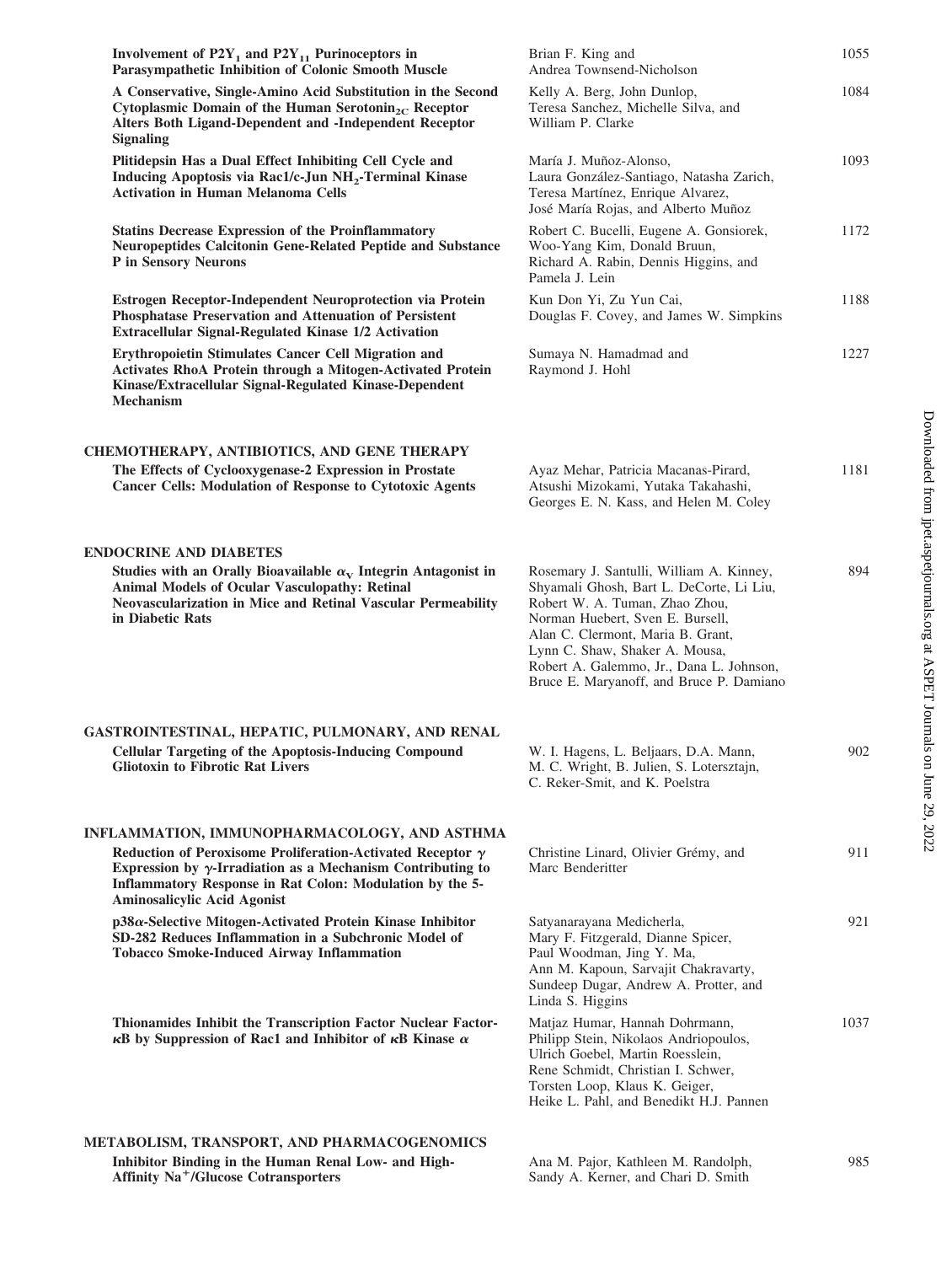| Selegiline Is a Mechanism-Based Inactivator of CYP2A6<br><b>Inhibiting Nicotine Metabolism in Humans and Mice</b>                                                                                                                                                                                                        | Eric C.K. Siu and Rachel F. Tyndale                                                                                                                                                                                                              | 992  |
|--------------------------------------------------------------------------------------------------------------------------------------------------------------------------------------------------------------------------------------------------------------------------------------------------------------------------|--------------------------------------------------------------------------------------------------------------------------------------------------------------------------------------------------------------------------------------------------|------|
| <b>Identification and Design of Peptides as a New Drug Delivery</b><br><b>System for the Brain</b>                                                                                                                                                                                                                       | Michel Demeule, Anthony Régina,<br>Christian Ché, Julie Poirier, Tran Nguyen,<br>Reinhard Gabathuler, Jean-Paul Castaigne,<br>and Richard Béliveau                                                                                               | 1064 |
| Age-Dependent Kinetics and Metabolism of Dichloroacetate:<br><b>Possible Relevance to Toxicity</b>                                                                                                                                                                                                                       | Albert L. Shroads, Xu Guo, Vaishali Dixit,<br>Hui-Ping Liu, Margaret O. James, and<br>Peter W. Stacpoole                                                                                                                                         | 1163 |
| <b>Extracting Global System Dynamics of Corticosteroid</b><br><b>Genomic Effects in Rat Liver</b>                                                                                                                                                                                                                        | E. Yang, R. R. Almon, D. C. DuBois,<br>W. J. Jusko, and I. P. Androulakis                                                                                                                                                                        | 1243 |
| NEUROPHARMACOLOGY                                                                                                                                                                                                                                                                                                        |                                                                                                                                                                                                                                                  |      |
| <b>S Trace Amine-Associated Receptor 1 Modulates Dopaminergic</b><br><b>Activity</b>                                                                                                                                                                                                                                     | Lothar Lindemann, Claas Aiko Meyer,<br>Karine Jeanneau, Amyaouch Bradaia,<br>Laurence Ozmen, Horst Bluethmann,<br>Bernhard Bettler, Joseph G. Wettstein,<br>Edilio Borroni, Jean-Luc Moreau, and<br>Marius C. Hoener                             | 948  |
| $\boxed{\text{s}}$ In Vivo $\beta$ -Secretase 1 Inhibition Leads to Brain A $\beta$ Lowering<br>and Increased $\alpha$ -Secretase Processing of Amyloid Precursor<br>Protein without Effect on Neuregulin-1                                                                                                              | Sethu Sankaranarayanan, Eric A. Price,<br>Guoxin Wu, Ming-Chih Crouthamel,<br>Xiao-Ping Shi, Katherine Tugusheva,<br>Keala X. Tyler, Jason Kahana,<br>Joan Ellis, Lixia Jin, Thomas Steele,<br>Shawn Stachel, Craig Coburn, and<br>Adam J. Simon | 957  |
| <b>Increased C-Fiber Nociceptive Input Potentiates Inhibitory</b><br><b>Glycinergic Transmission in the Spinal Dorsal Horn</b>                                                                                                                                                                                           | Hong-Yi Zhou, Hong-Mei Zhang,<br>Shao-Rui Chen, and Hui-Lin Pan                                                                                                                                                                                  | 1000 |
| Arginine 246 of the Pretransmembrane Domain 1 Region<br>Alters 2,2,2-Trichloroethanol Action in the 5-<br>Hydroxytryptamine <sub>3A</sub> Receptor                                                                                                                                                                       | Xiang-Qun Hu and Robert W. Peoples                                                                                                                                                                                                               | 1011 |
| 2-Methoxymethyl-Salvinorin B Is a Potent $\kappa$ Opioid Receptor<br>Agonist with Longer Lasting Action in Vivo Than Salvinorin<br>A                                                                                                                                                                                     | Yulin Wang, Yong Chen, Wei Xu,<br>David Y.W. Lee, Zhongze Ma,<br>Scott M. Rawls, Alan Cowan, and<br>Lee-Yuan Liu-Chen                                                                                                                            | 1073 |
| The Triple Uptake Inhibitor $(1R,5S)$ - $(+)$ -1- $(3,4-)$<br>Dichlorophenyl)-3-azabicyclo[3.1.0] Hexane Hydrochloride<br>(DOV 21947) Reduces Body Weight and Plasma Triglycerides<br>in Rodent Models of Diet-Induced Obesity                                                                                           | Joseph P. Tizzano, D. Sloan Stribling,<br>Diego Perez-Tilve, Alison Strack,<br>Andrea Frassetto, Richard Z. Chen,<br>Tung M. Fong, Lauren Shearman,<br>Philip A. Krieter, Matthias H. Tschöp,<br>Phil Skolnick, and Anthony S. Basile            | 1111 |
| Isoflurane Is a Potent Modulator of Extrasynaptic GABA <sub>A</sub><br><b>Receptors in the Thalamus</b>                                                                                                                                                                                                                  | Fan Jia, Minerva Yue, Dev Chandra,<br>Gregg E. Homanics, Peter A. Goldstein, and<br>Neil L. Harrison                                                                                                                                             | 1127 |
| A Selective Na <sub>v</sub> 1.8 Sodium Channel Blocker, A-803467 [5-(4-<br>Chlorophenyl-N-(3,5-dimethoxyphenyl)furan-2-carboxamide],<br><b>Attenuates Spinal Neuronal Activity in Neuropathic Rats</b>                                                                                                                   | Steve McGaraughty, Katharine L. Chu,<br>Marc J. C. Scanio, Michael E. Kort,<br>Connie R. Faltynek, and Michael F. Jarvis                                                                                                                         | 1204 |
| S33138 (N-[4-[2-[(3aS,9bR)-8-cyano-1,3a,4,9b-tetrahydro[1]<br>benzopyrano[3,4-c]pyrrol-2(3H)-yl)-ethyl]phenyl-acetamide), a<br>Preferential Dopamine $D_3$ versus $D_2$ Receptor Antagonist and<br>Potential Antipsychotic Agent: III. Actions in Models of<br><b>Therapeutic Activity and Induction of Side Effects</b> | Mark J. Millan, Florence Loiseau,<br>Anne Dekeyne, Alain Gobert, Gunnar Flik,<br>Thomas I. Cremers, Jean-Michel Rivet,<br>Dorothée Sicard, Rodolphe Billiras, and<br>Mauricette Brocco                                                           | 1212 |
| <b>TOXICOLOGY</b>                                                                                                                                                                                                                                                                                                        |                                                                                                                                                                                                                                                  |      |
| <b>Inhibition of Mitochondrial Hydrogen Peroxide Production by</b><br><b>Lipophilic Metalloporphyrins</b>                                                                                                                                                                                                                | Pablo R. Castello, Derek A. Drechsel,<br>Brian J. Day, and Manisha Patel                                                                                                                                                                         | 970  |
| Omeprazole Stimulates the Induction of Human Insulin-Like<br>Growth Factor Binding Protein-1 through Aryl Hydrocarbon                                                                                                                                                                                                    | Iain A. Murray and Gary H. Perdew                                                                                                                                                                                                                | 1102 |

**Receptor Activation**